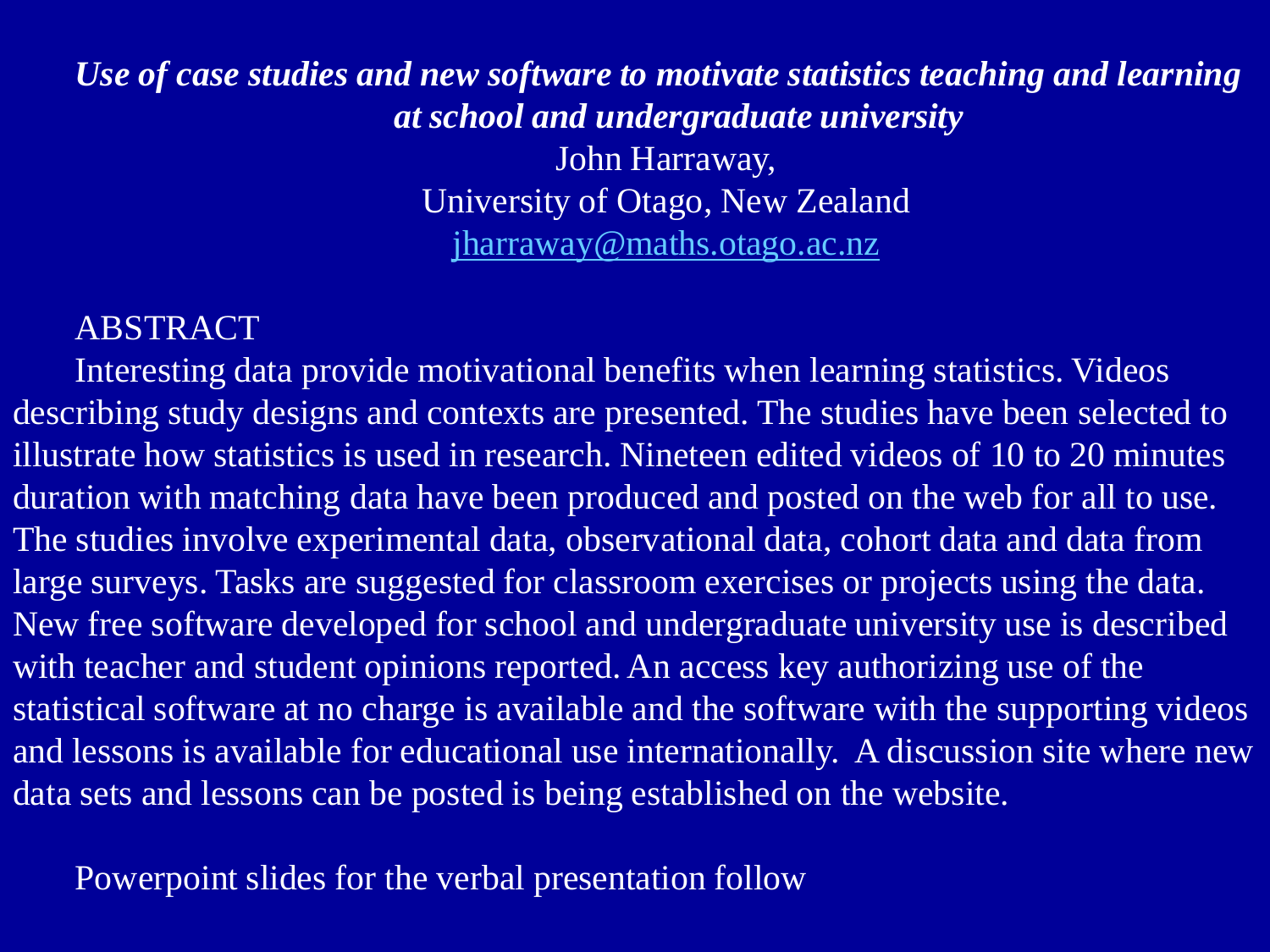## **Reaching out to society using case study videos, new software and class lessons**

**John A Harraway Department of Mathematics and Statistics University of Otago**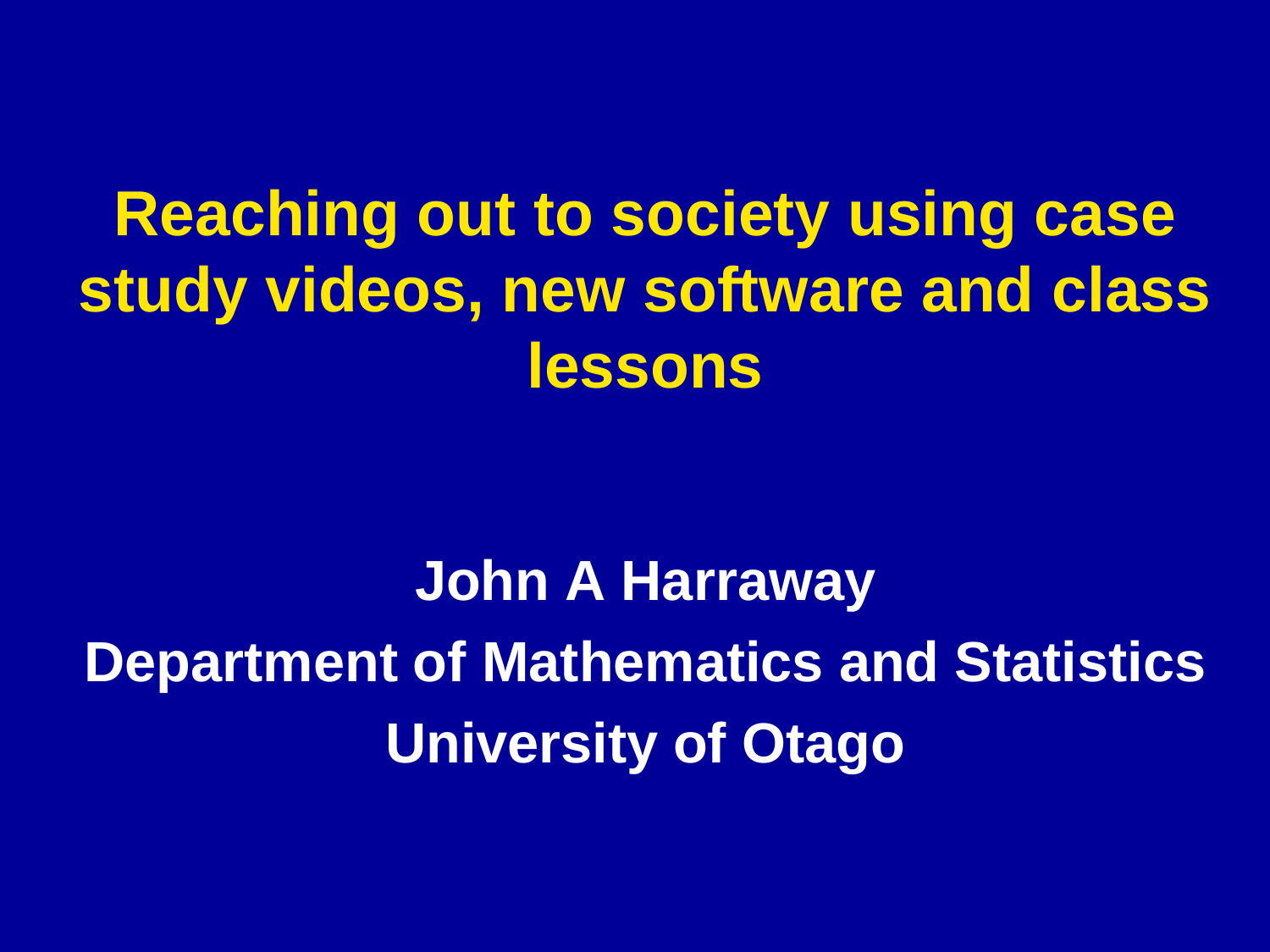# **OUTLINE**

- A Website described
- Case study videos discussed
- GenStat for Teaching and Learning (GTL)
- Experiences in New Zealand reported
- Recent developments announced
- Conclusions and controversy outlined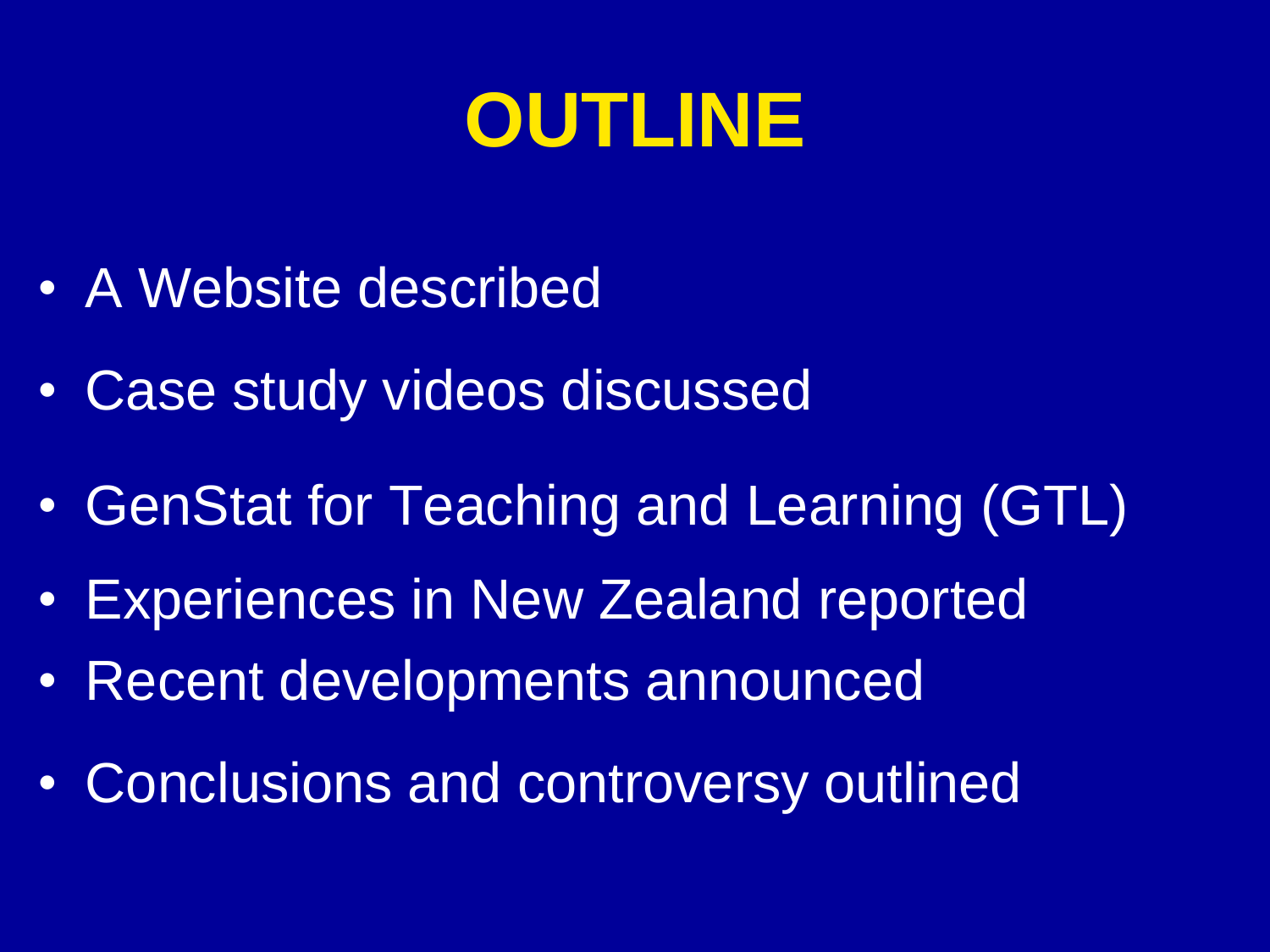# **Website (1)**

http://www.maths.otago.ac.nz/videos/statistics Motivational case study videos (19) Data sets (19) Lessons using GTL (13) Training videos for GTL (5) A site for new classroom lessons accessible Access to VSNi (ViSioN International)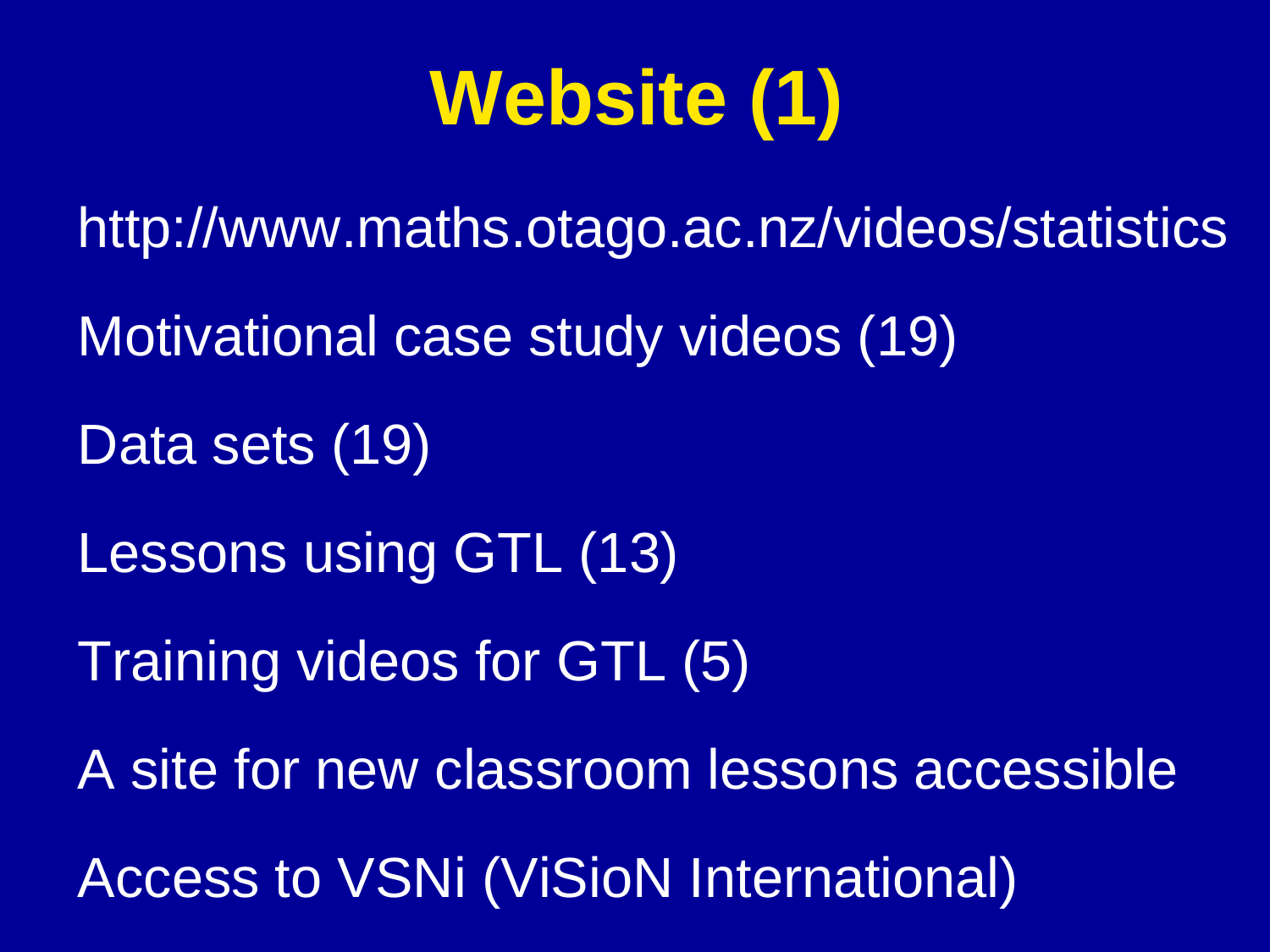

## **Statistics Video Presentations**

The videos and lessons below use graphical procedures and data summary statistics. Any further statistical procedures used are listed below individually.

Most methods are in the New Zealand high school curriculum but others (for example multiple linear regression and multivariate procedures) are more appropriate at university undergraduate level. Videos 1 through 13 include exercises that can be carried out with the program GenStat.

#### O cockle, where art thou?

Austina Clark, Mathematics and Statistics, University of Otago  $1<sub>1</sub>$ A designed experiment, stratified sampling; confidence intervals and tests on means; simple linear regression; two factor factorial experiment; multiple linear regression. (Video runtime: 9:00)

#### Use of infrared thermography for non-invasive assessment of animal welfare

Mairi Stewart, AgResearch, Ruakura  $2.$ 

A designed experiment with sequential data; confidence intervals and tests on means; bootstrap confidence intervals; analysis of variance; repeated measures. (Video runtime: 15:09).

#### **Maui's Dolphin: Uncovering a new subspecies**

#### Adam N. H. Smith, NIWA 3.

Observational data with 59 cases; confidence intervals and tests on means; simple linear regression and correlation; principal component analysis. (Video runtime: 16:31)

#### Ten minute course in epidemiology

Nigel Dickson, Preventative and Social Medicine, University of Otago 4. Observational cohort data with 1890 cases: cross tabulations and confidence intervals for proportions: confounder control by stratification; relative risk; logistic regression. (Video runtime: 12:30)

#### Is iron deficiency common among NZ infants and toddlers?

Elaine Ferguson, Human Nutrition, University of Otago 5. Cross sectional survey with 323 cases; chi square tests; confidence intervals and tests for means, proportions and differences; log transformations; multiple linear regression. (Video runtime: 22:11)













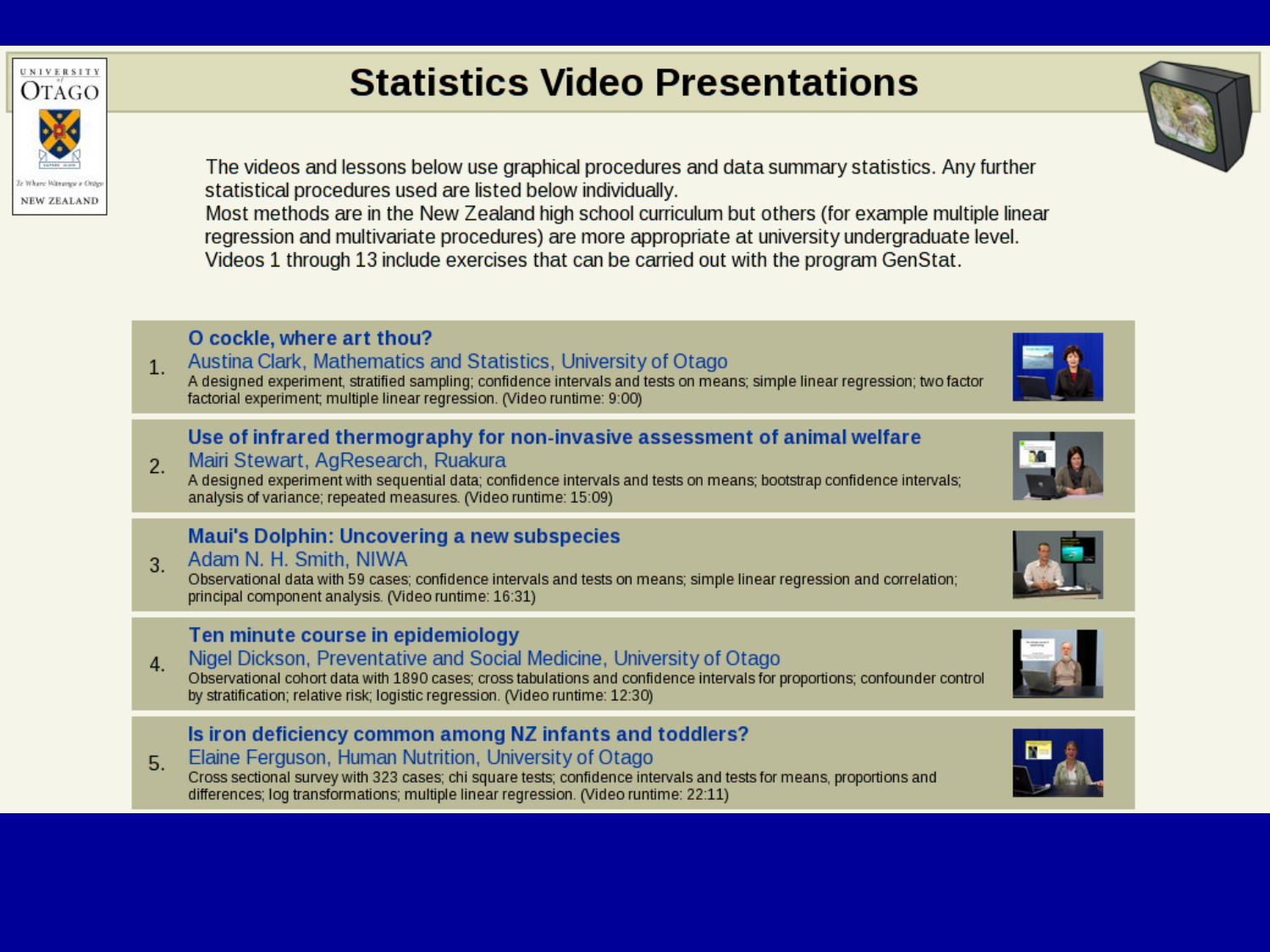

**Video** 

### **Statistical analysis of trace metals in New Zealand Dredge Oysters**

**Barry Peake** 





#### **Hosted by UniTube**

This video requires a Flash-compatible browser plugin. If the video does not play, you can download it here (right-click and choose Save Link As). The saved movie will play in MPEG-4 compatible players such as VLC.

#### **Tasks**

The data for this study is in the file OystersData.xls

If you have access to GenStat, you can go through the lesson Oysters-GenStat.pdf

<< Back to all videos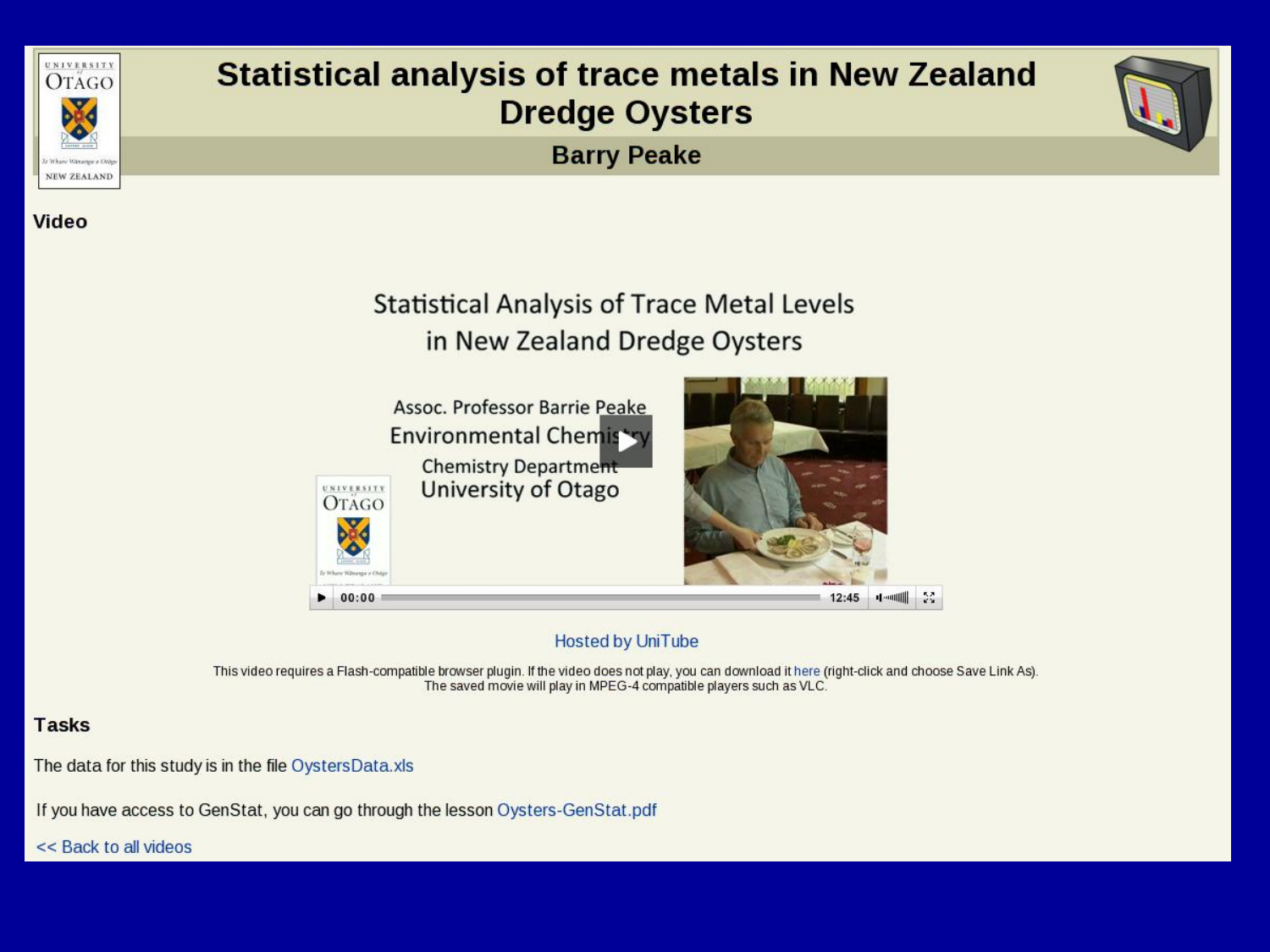

#### Trace Metal Levels in New Zealand Dredge Oysters

Over a number of years, environmental chemists at the University of Otago have measured the trace metal content of New Zealand organisms. One such organism is the dredge (Bluff) oyster, which grows on the seabed and is found at a variety of sites around the country. Phytoplankton, a food source for the oysters, are able to absorb small amounts of trace metals, which leads to bioconcentration of the metals in the oysters.

As the concentration of the trace metals depends on the location of the oyster, it provides scientists the ability to characterise the area that the oysters were collected, and also allows them to determine the origin of 'mystery' oysters (such as those bought at a supermarket). This lesson will explore the use of such data to characterise the locations, and will show how to determine the origin of an oyster based solely on the trace metals it contains.

1. To open the data we click on File>Example Data Sets:

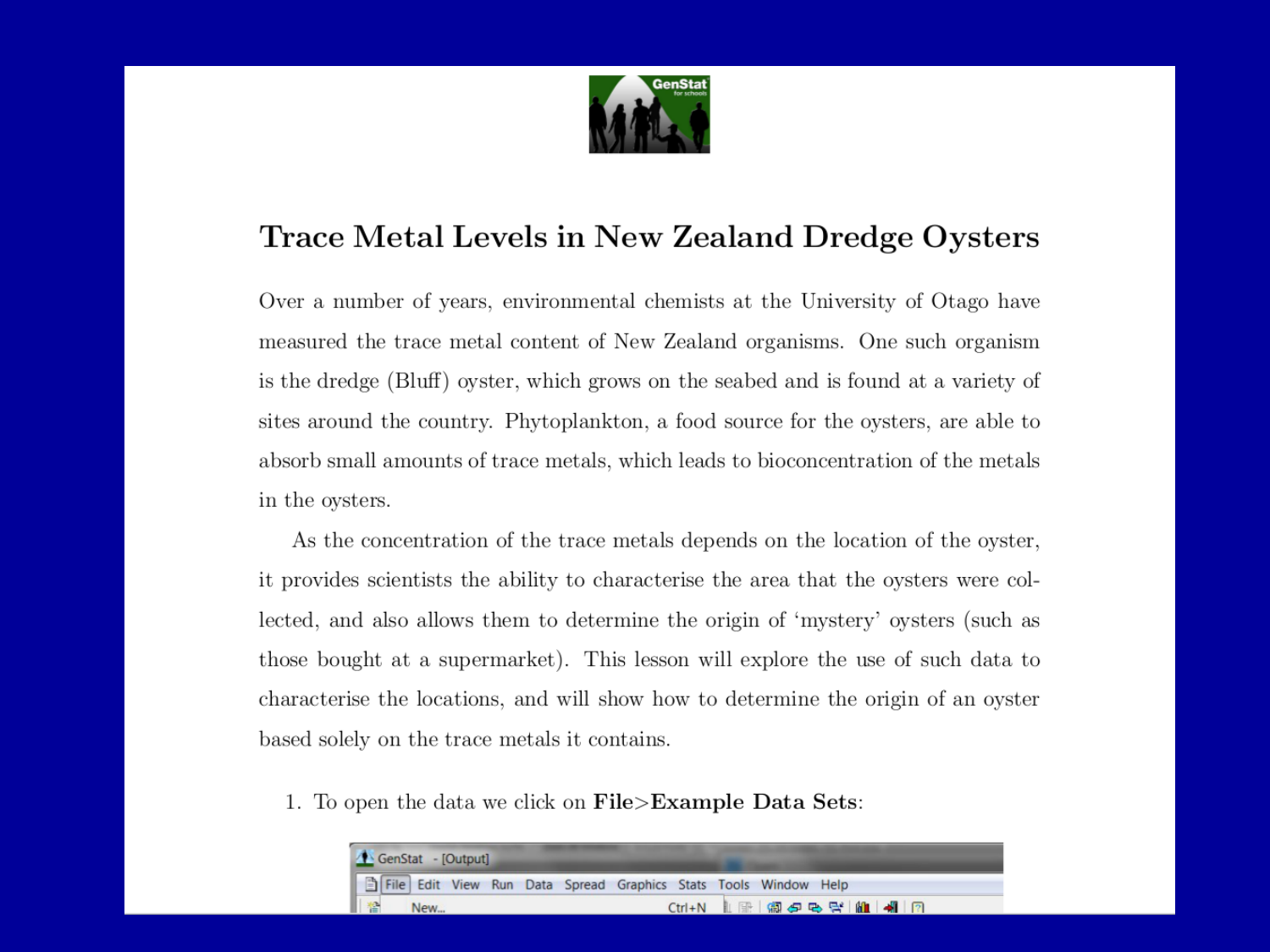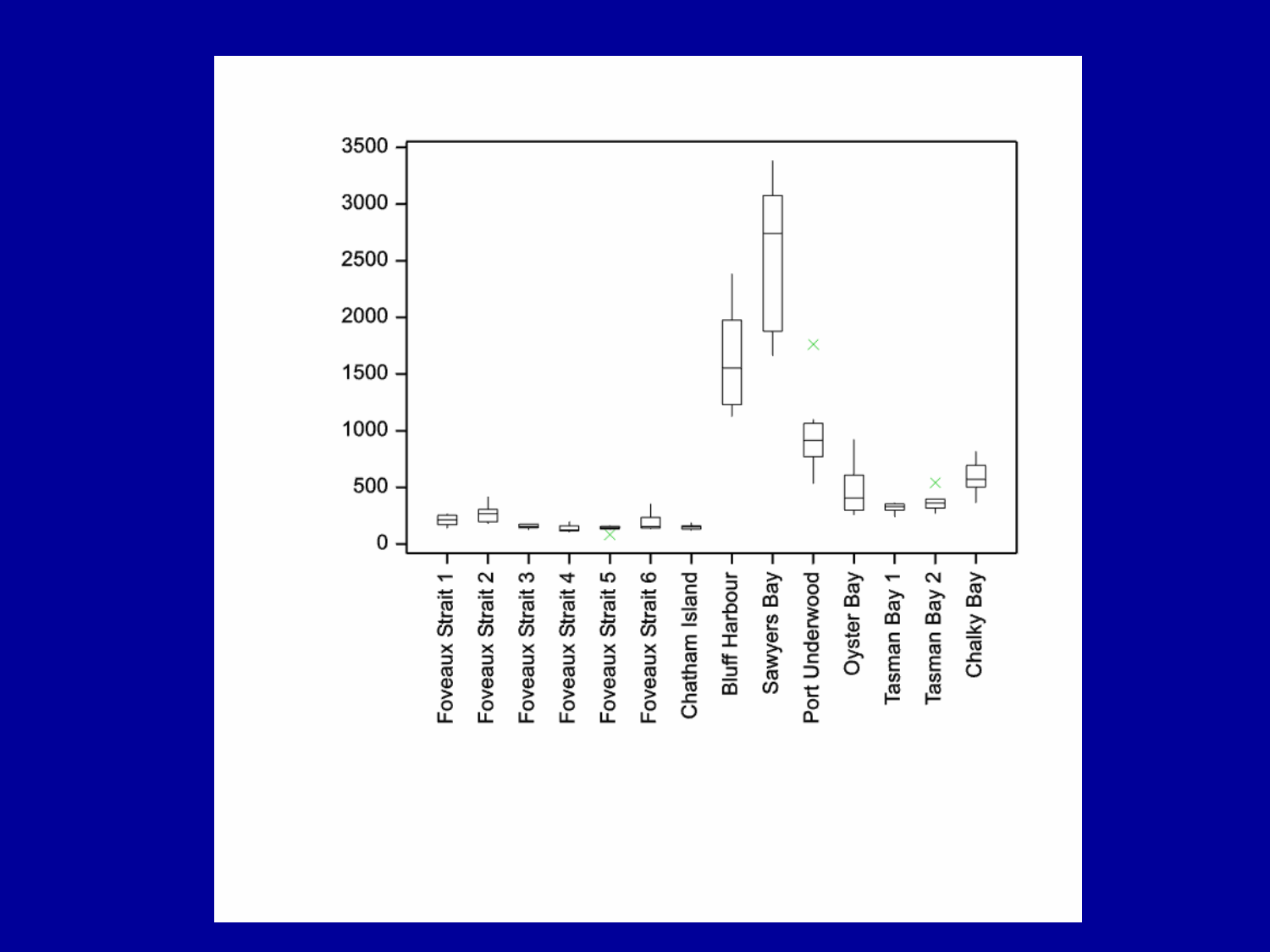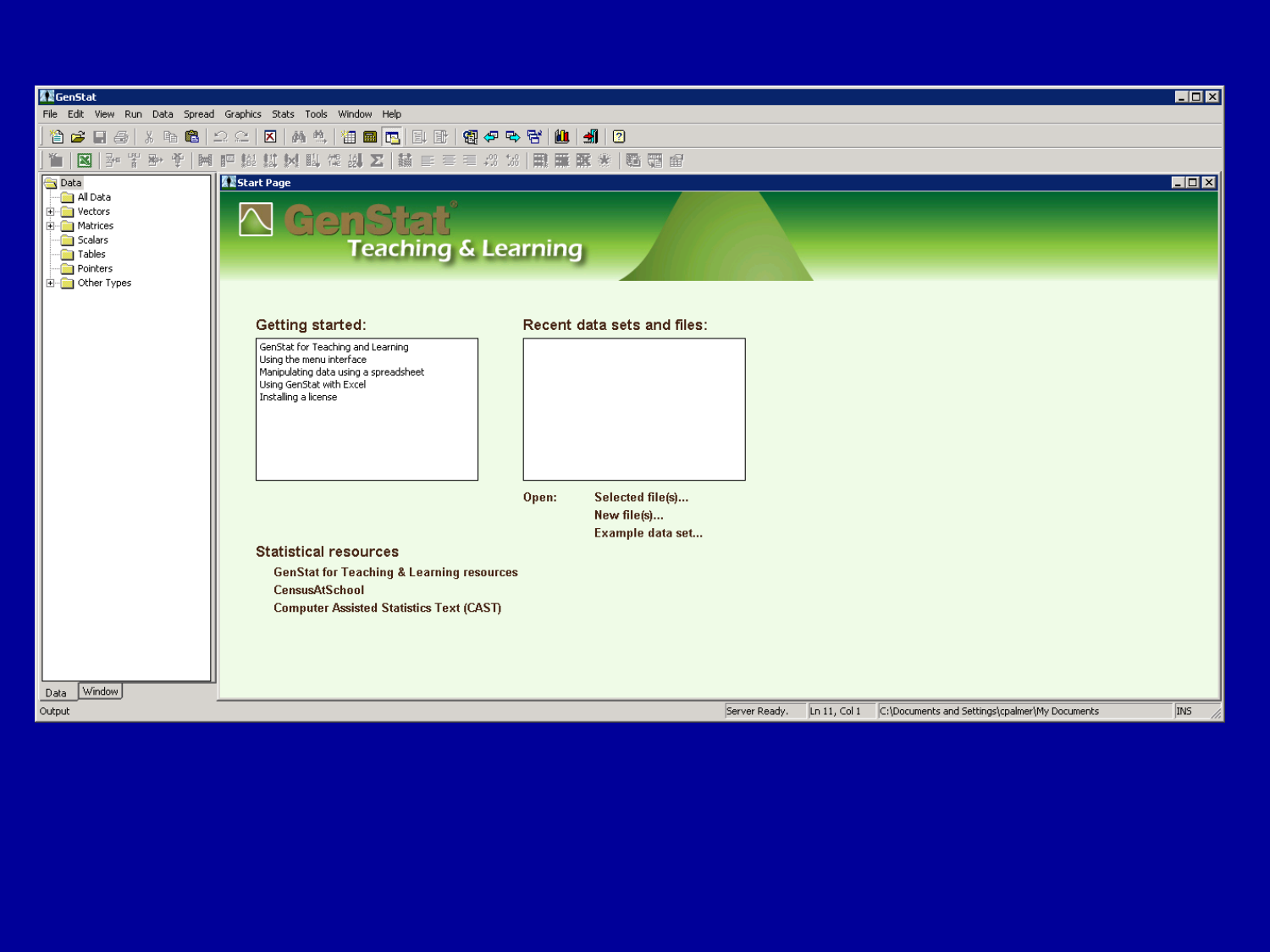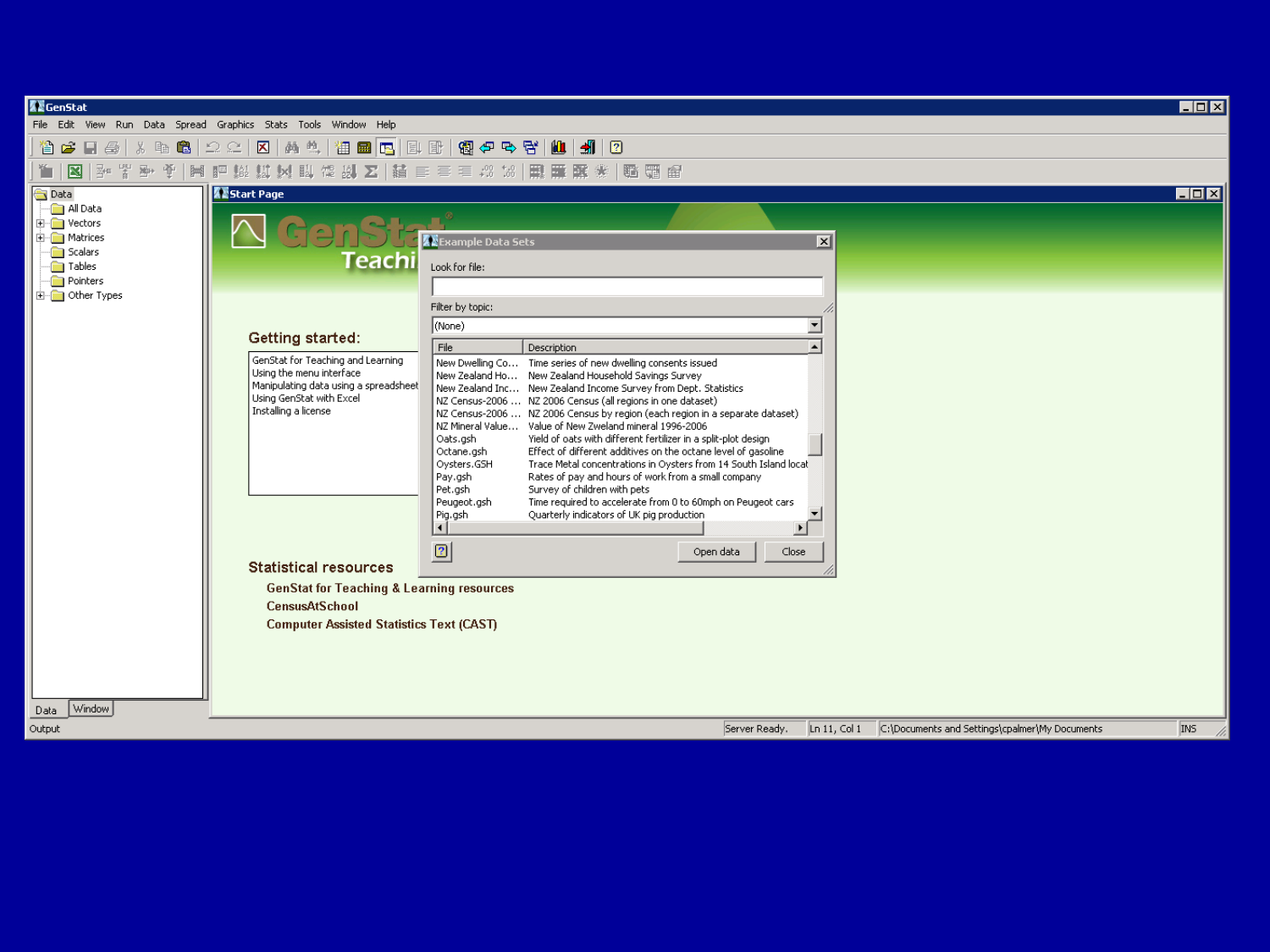| & GenStat                                                                                                                              |                  |                     |        |      |      |      |                       |           |
|----------------------------------------------------------------------------------------------------------------------------------------|------------------|---------------------|--------|------|------|------|-----------------------|-----------|
| Edit<br><b>View</b><br>Run Data<br>Spread Graphics Stats Tools<br>Window<br>File<br>Help                                               |                  |                     |        |      |      |      |                       |           |
| 颜色<br>图 伊 み 者 <br>$\lambda$ to the $ \mathfrak{Q} \geq$<br>祖国国国野<br>ᆌ<br>é.<br>$\boldsymbol{\beta}$ defined by<br>⊠<br>Ш<br>$\sqrt{2}$ |                  |                     |        |      |      |      |                       |           |
| 麗<br>黽<br>₩ 187<br>匿<br>×                                                                                                              |                  |                     |        |      |      |      |                       |           |
| $\blacksquare$ DIX<br>Spreadsheet [Oyster Trace Elements.GSH]<br><b>Data</b>                                                           |                  |                     |        |      |      |      |                       |           |
| 由 图 All Data<br>⊞…∭ Vectors                                                                                                            | Row <sup>1</sup> | <b>Site</b>         | Zn     | Сu   | Cd.  | Mn   | $\mathbf{H}$          |           |
| 田 - Matrices                                                                                                                           |                  | 46 Foveaux Strait 6 | 134.7  | 18.7 | 17.8 | 6.4  | ▲                     |           |
| Scalars                                                                                                                                |                  | 47 Foveaux Strait 6 | 149.8  | 25.8 | 18.3 | 4.7  |                       |           |
| Tables<br>Pointers                                                                                                                     |                  | 48 Foveaux Strait 6 | 155.8  | 12.8 | 22.8 | 5.3  |                       |           |
| <b>E</b> - <b>B</b> Other Types                                                                                                        |                  | 49 Bluff Harbour    | 1220.0 | 69.2 | 3.1  | 10.8 |                       |           |
|                                                                                                                                        |                  | 50 Bluff Harbour    | 1398.0 | 47.8 | 3.2  | 9.3  |                       |           |
|                                                                                                                                        |                  | 51 Bluff Harbour    | 2389.0 | 56.4 | 7.1  | 8.0  |                       | bl files∶ |
|                                                                                                                                        |                  | 52 Bluff Harbour    | 2148.0 | 68.5 | 4.2  | 7.6  |                       |           |
|                                                                                                                                        |                  | 53 Bluff Harbour    | 1804.0 | 72.4 | 4.2  | 6.5  |                       |           |
|                                                                                                                                        |                  | 54 Bluff Harbour    | 1709.0 | 51.9 | 3.4  | 6.4  |                       |           |
|                                                                                                                                        |                  | 55 Bluff Harbour    | 1126.0 | 36.2 | 4.3  | 6.6  |                       |           |
|                                                                                                                                        |                  | 56 Bluff Harbour    | 1241.0 | 47.6 | 4.0  | 6.3  |                       |           |
|                                                                                                                                        |                  | 57 Tasman Bay 1     | 292.0  | 27.3 | 4.0  | 12.5 |                       |           |
|                                                                                                                                        |                  | 58 Tasman Bay 1     | 330.8  | 35.2 | 5.2  | 13.6 |                       |           |
|                                                                                                                                        |                  | 59 Tasman Bay 1     | 300.9  | 19.6 | 5.2  | 11.6 |                       |           |
|                                                                                                                                        |                  | 60 Tasman Bay 1     | 368.6  | 27.4 | 8.2  | 10.2 |                       | (s)       |
|                                                                                                                                        |                  | 61 Tasman Bay 1     | 350.9  | 19.1 | 0.8  | 12.9 |                       |           |
|                                                                                                                                        |                  | 62 Tasman Bay 1     | 340.7  | 24.9 | 5.7  | 13.1 |                       | la set    |
|                                                                                                                                        |                  | 63 Tasman Bay 1     | 331.1  | 29.0 | 9.5  | 8.7  |                       |           |
|                                                                                                                                        |                  | 64 Tasman Bay 1     | 241.8  | 14.6 | 5.5  | 10.6 |                       |           |
|                                                                                                                                        |                  | 65 Tasman Bay 1     | 363.3  | 22.8 | 6.0  | 12.8 |                       |           |
|                                                                                                                                        |                  | 66 Tasman Bay 2     | 343.3  | 21.3 | 11.2 | 10.8 |                       |           |
|                                                                                                                                        |                  | 67 Tasman Bay 2     | 400.4  | 20.8 | 12.4 | 8.7  |                       |           |
|                                                                                                                                        |                  | 68 Tasman Bay 2     | 542.4  | 33.2 | 16.2 | 16.6 |                       |           |
|                                                                                                                                        |                  | 69 Tasman Bay 2     | 387.1  | 38.0 | 9.1  | 10.5 |                       |           |
| Window<br>Data                                                                                                                         | <u> १ जि।</u>    |                     |        |      |      |      | $\blacktriangleright$ |           |

Spreadsheet [Oyster Trace Elements.GSH]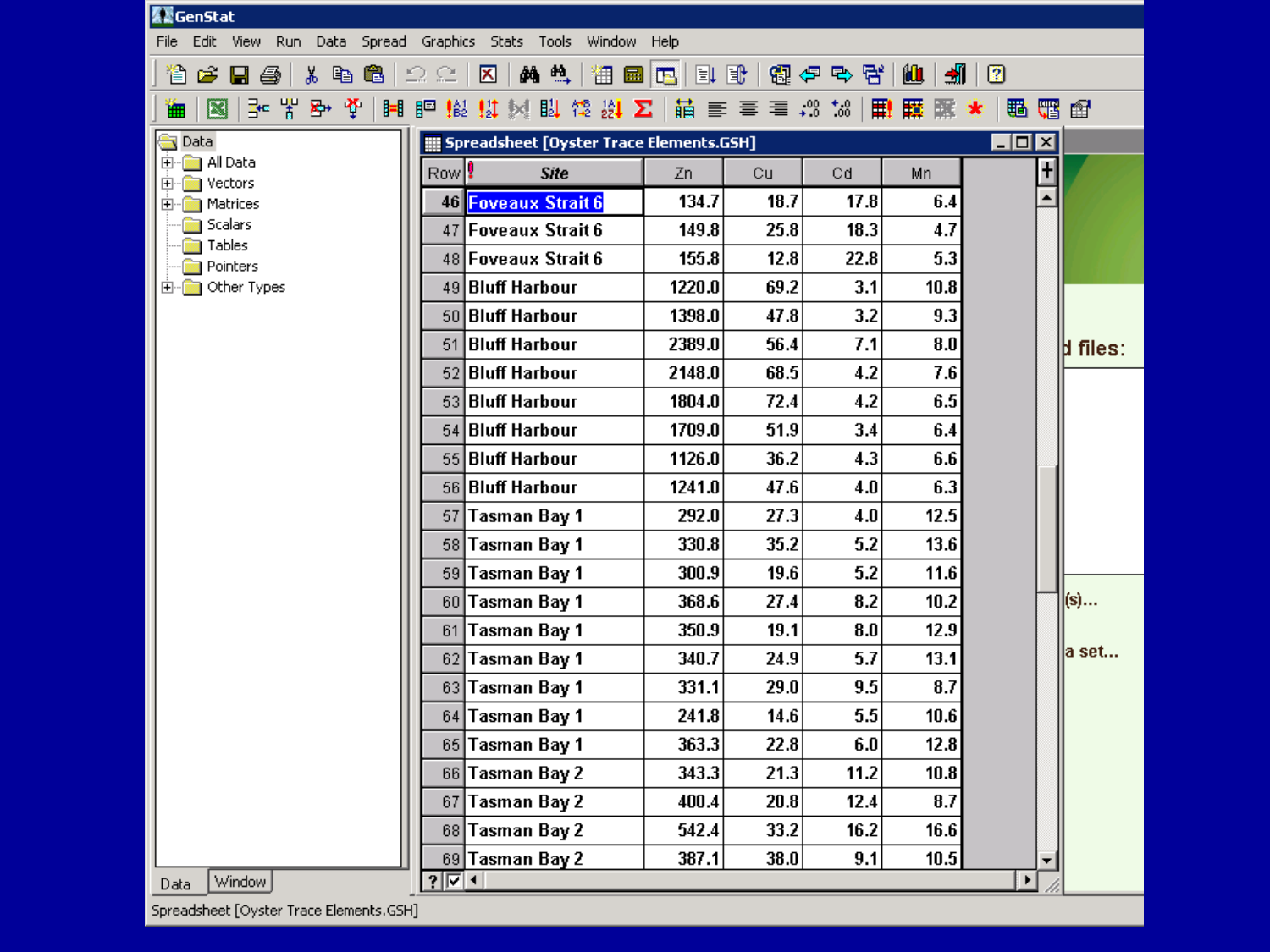# **Case study videos**

View a video in sections with discussions

Discuss study design, data collection, data analysis and report conclusions

Videos are recordings of researchers

Data accessible for analysis

Tasks are proposed as exercises

Lessons outlined using GTL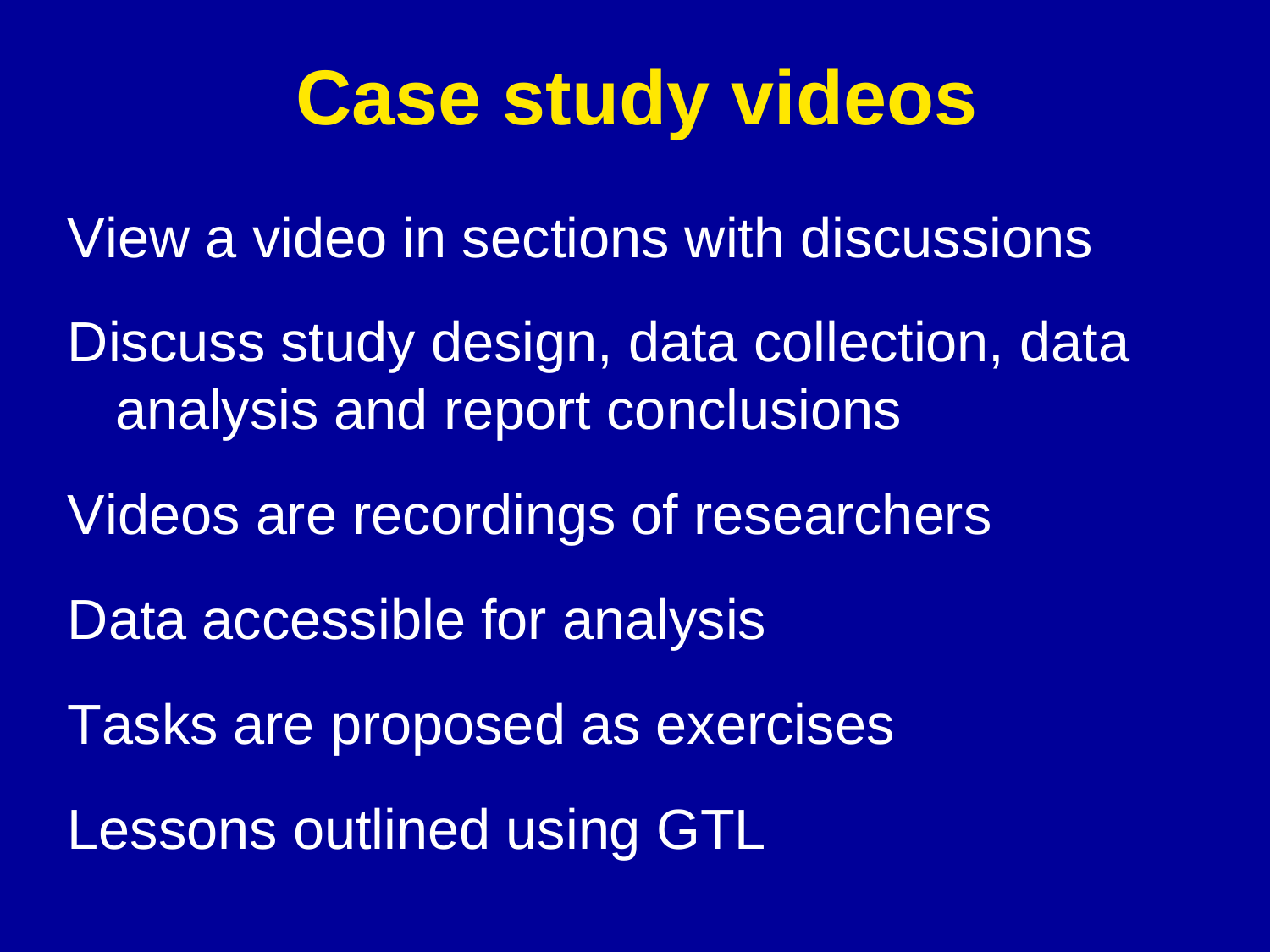# **GTL Software (1)**

- Powerful, free and menu-driven
- Schools register; then available for free home use
- Load data from other packages, or type in, or select from list directly from GTL
- Spreadsheet manipulation easy
- File size is generous (2500 cases by 100 variables)
- Easy to cut and paste results to Word
- Submit results either from home or in the classroom
- Family can see work on interesting data at home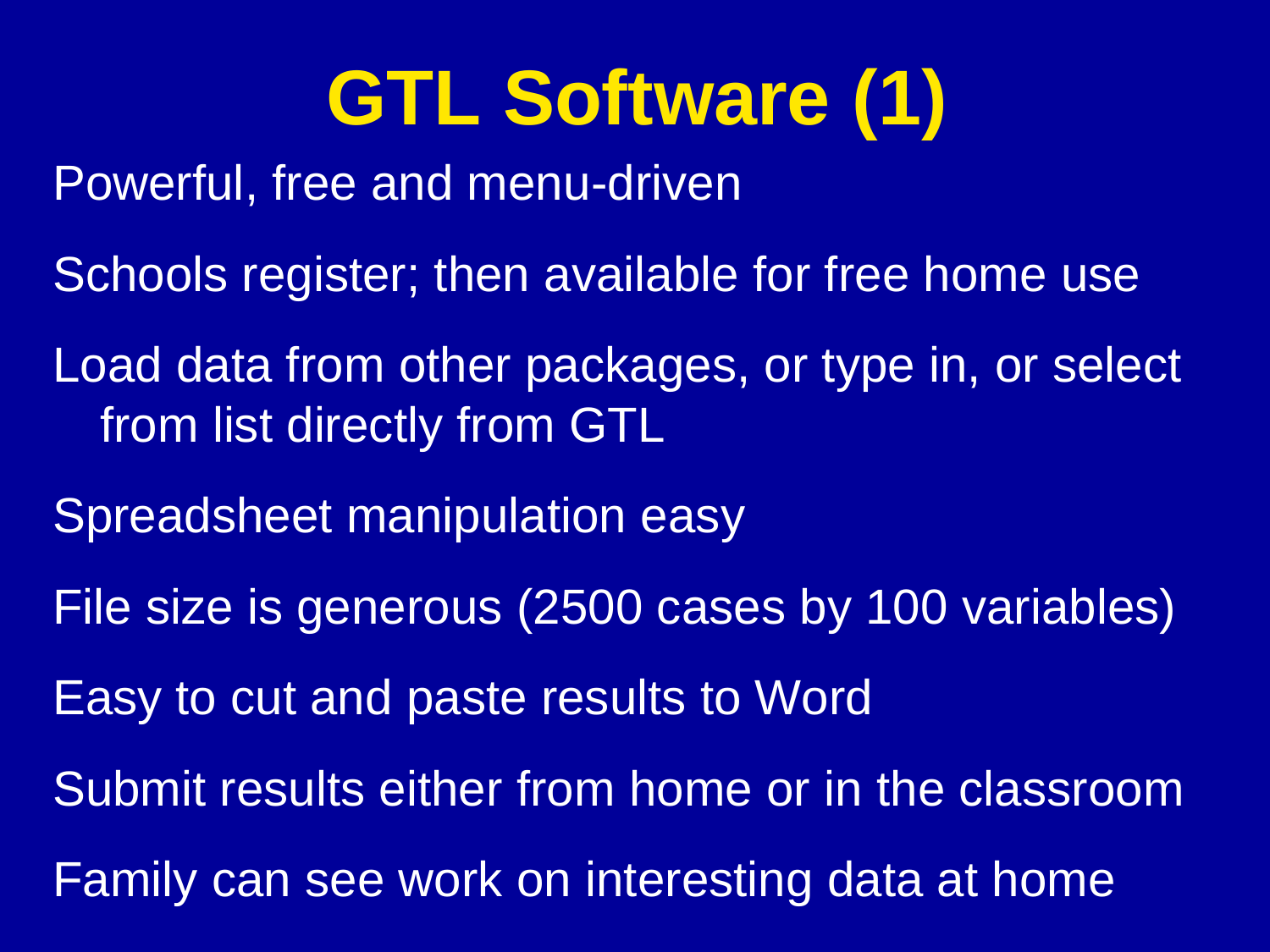# **GTL Software (2)**

Options requested in GTL Schools:

- Graphical procedures (same as commercial version)
- Data summary procedures
- Estimation for means, proportions and differences
- Testing hypotheses and p-values
- Regression and curve fitting
- Count data
- Time series
- Bootstrapping

All are in the New Zealand School curriculum

There is a more extensive free undergraduate version of GTL Undergraduate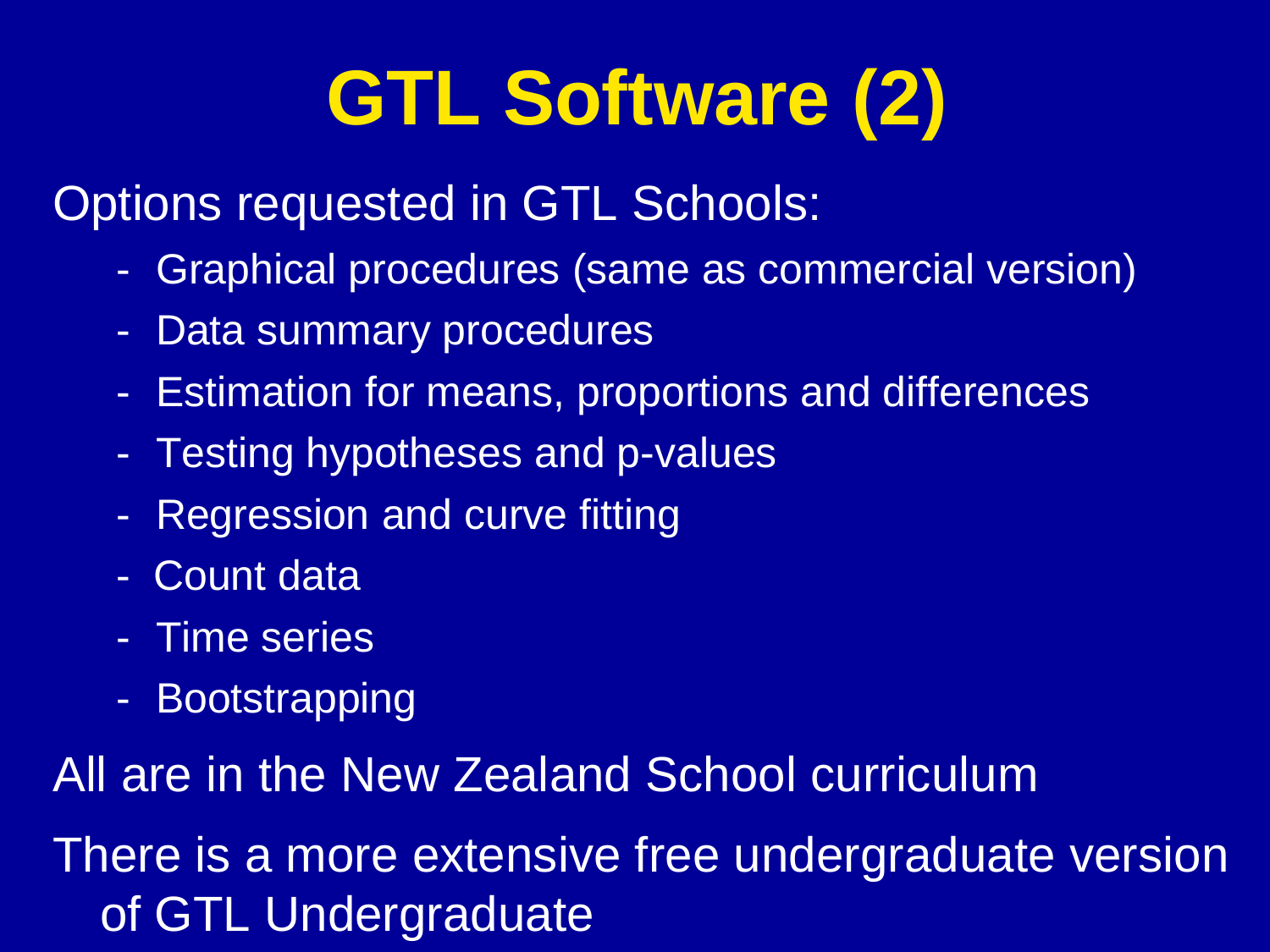# **Experiences in New Zealand**

## GTL tested in high schools. Comments:

- "The use of GenStat for bivariate data in the middle school was a huge success in terms of student learning about bivariate data theory".
- "I was reluctant to change with my final year class as I was familiar with Excel. However I picked up GTL quickly".
- "GenStat has enlivened and enriched the teaching in my classes".
- "It does force students to think more about the statistical processes and I am looking forward to doing it again next year".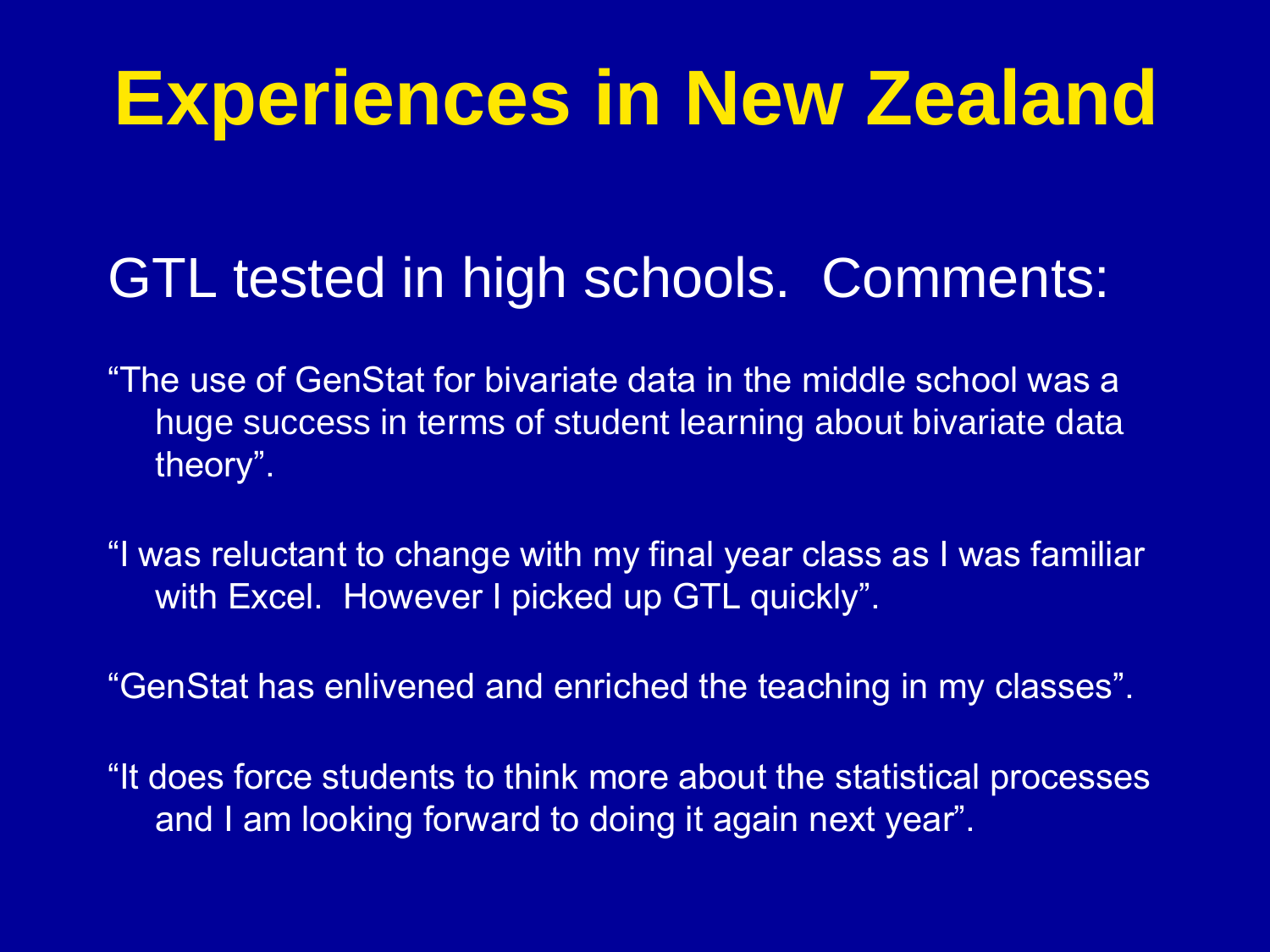## **Recent developments**

- Replacing Excel in some junior high school classes
- Used by biology in data analysis project work
- Used in the school final year subject, *Statistics and Modelling*
- Professional development / conference sessions
- GTL Manuals developed for statistics texts
- New method of registering soon; GTL schools to be run without registration
- Development of a site for new lessons using GTL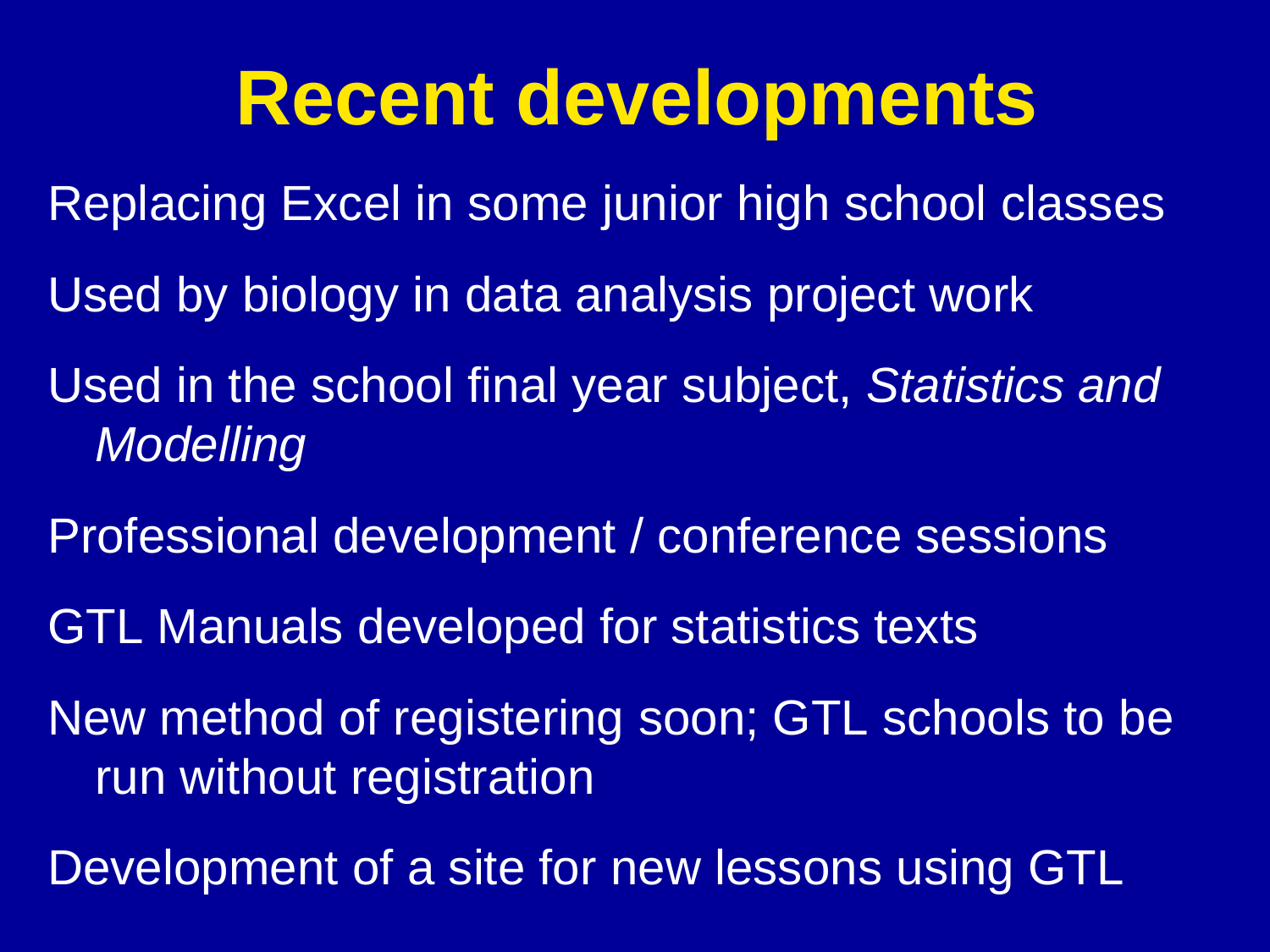# **CONCLUSIONS**

- Authentic data sets engage students and the community
- Ability to explore large data sets essential
- GTL Schools is a "sleeping giant"
- Potential to raise profile of statistics in society
- Need for professional development sessions for teachers